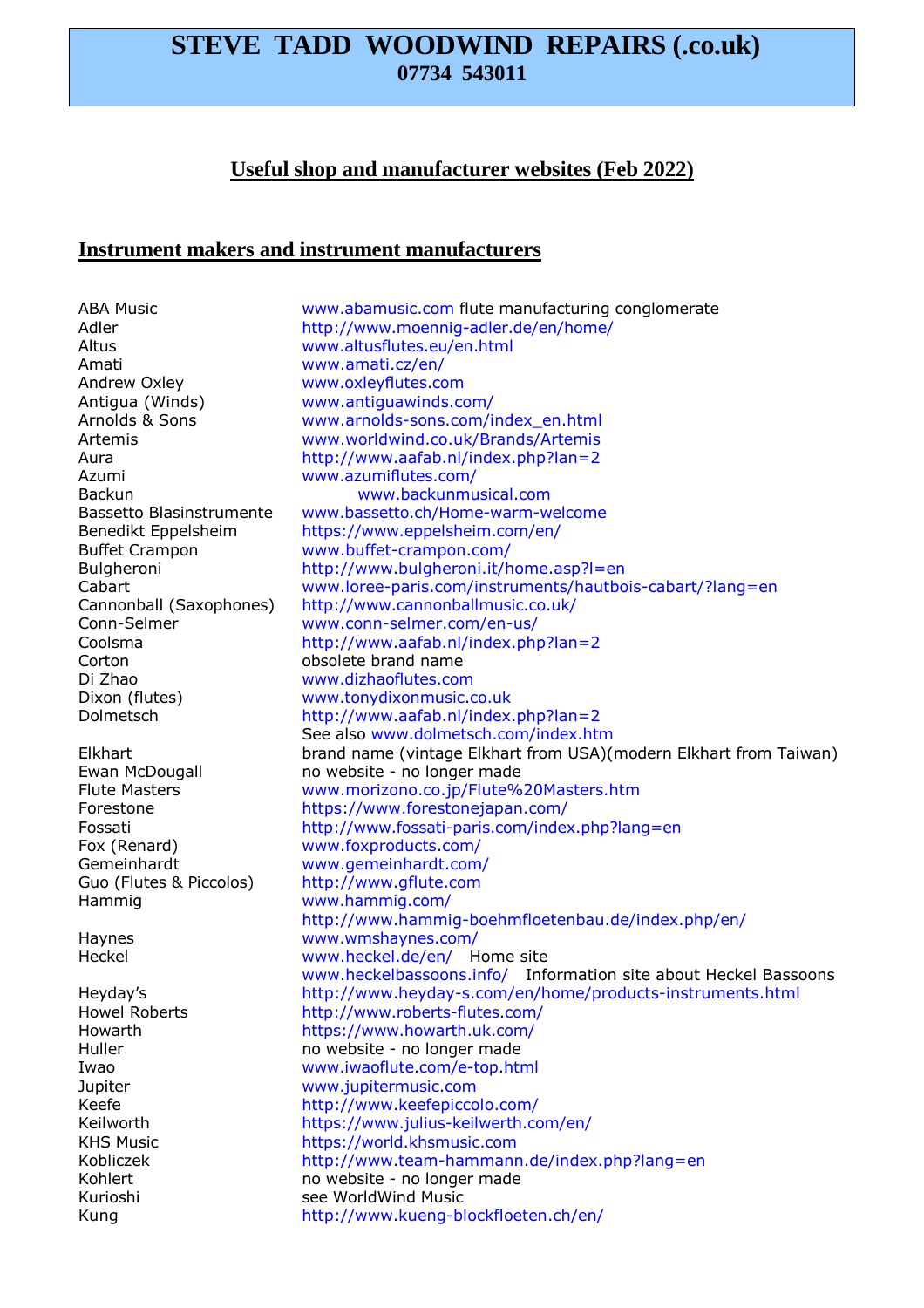Leblanc https://www.conn-selmer.com/en-us/our-brands/leblanc (This site redirects you to a part of the Conn-Selmer website where you can search for Leblanc and Leblanc Bliss products) Loree www.loree-paris.com/nos-instruments/?lang=en<br>Magilanck www.magilanck.com Distributor for Magilanck ch www.magilanck.com Distributor for Magilanck children's instruments Marigaux https://www.marigaux.com/ Martin Doyle **www.martindoyleflutes.com/ Maker of 'traditional Irish' flutes** Marsyas see Kung Mateki http://mateki-flute.net/ Michael Allen no website Miyazawa www.miyazawa.com/ Moeck www.moeck.com/cms/index.php?id=2&L=1 Mollenhauer https://www.mollenhauer.com/en/#content Recorder manufacturer Mollenhauer (Gustav) http://gustav-mollenhauer.de/index.html Instrument manufacturer Monnig http://www.moennig-adler.de/en/home/ Moosemann https://b-moosmann.de/en/ Muramatsu www.muramatsuflute.com/e-menu.html<br>Nuvo (flutes) http://www.nuvo-instrumental.com/ http://www.nuvo-instrumental.com/ Odyssey instruments http://www.jhs.co.uk/collections/odyssey (Link to Distributor catalogue) Patricola https://www.patricola.com/?lang=en<br>Pearl https://www.parlflutes.de/?lang=e Pearl **Pearl https://www.pearlflutes.de/?lang=e**<br>
P.Mauriat www.pmauriatmusic.com www.pmauriatmusic.com Powell www.powellflutes.com/ Puchner www.puchner.com/en/ Rampone & Cazzani http://www.ramponecazzani.com/en/ Rigoutat www.rigoutat.com/ Robert Bigio entranno www.bigio.com/<br>Rosetti www.rosetti.co.u www.rosetti.co.uk (Distributor of Rosetti badged instruments) RZ clarinets http://www.rericha-zlesak.cz/ Sankyo www.sankyoflute.com/e/company/index.html Schreiber https://www.w-schreiber.com/en/about-us/ Seaman see Gemeinhardt Selmer Paris https://www.selmer.fr/en/ Solexa (flutes) www.solexaflutes.com (part of ABA music group) Sound Alchemy http://soundalchemy.net/ System54 (Saxophones) www.system54.com Takeda http://www.takeda-bassoon.com/e\_products.html Tony Millyard www.millyard-molem.com/ Maker of 'traditional Irish' Flutes Trevor James www.trevorjames.co.uk/<br>https://tjsaxes.co.uk/ best for info about their saxophones https://trevorjamesflutes.co.uk/ best for info about their flutes<br>http://www.uebel-klarinetten.de/en/ Uebel http://www.uebel-klarinetten.de/en/ https://www.viento-querfloeten.de/en/ Makers of 'left-handed' Flutes Vivace see Kurioshi Ward & Winterbourne no longer made<br>WorldWind Music http://www.worldWind http://www.worldwind.co.uk/ Wessel (Stephen) www.wessel-flutes.co.uk<br>
Wolf (Guntram) http://www.guntramwolf Wolf (Guntram) http://www.guntramwolf.de/englisch/start\_englisch.html<br>Yamaha https://www.yamaha.com/en/ https://www.yamaha.com/en/ Global site with instruments available outside UK http://uk.yamaha.com/ UK site with instruments available in UK Yanigisawa http://www.yanagisawasax.co.jp/en/ Zamra see Aura Zentner more no website - no longer made

### **Instrument / equipment repairers (outside of P'boro area)**

| Dave Jolly    | www.jollybox.co.uk/ Squeeze box repairs and sales (01604 711536)                              |                                         |
|---------------|-----------------------------------------------------------------------------------------------|-----------------------------------------|
| Jem Hammond   | https://www.facebook.com/jemtheflute (01978 845249)<br>Restorer of 'traditional Irish' flutes |                                         |
| Richard Smith | www.studio7musicrepairs.com                                                                   | Restoration of Vintage Wind instruments |